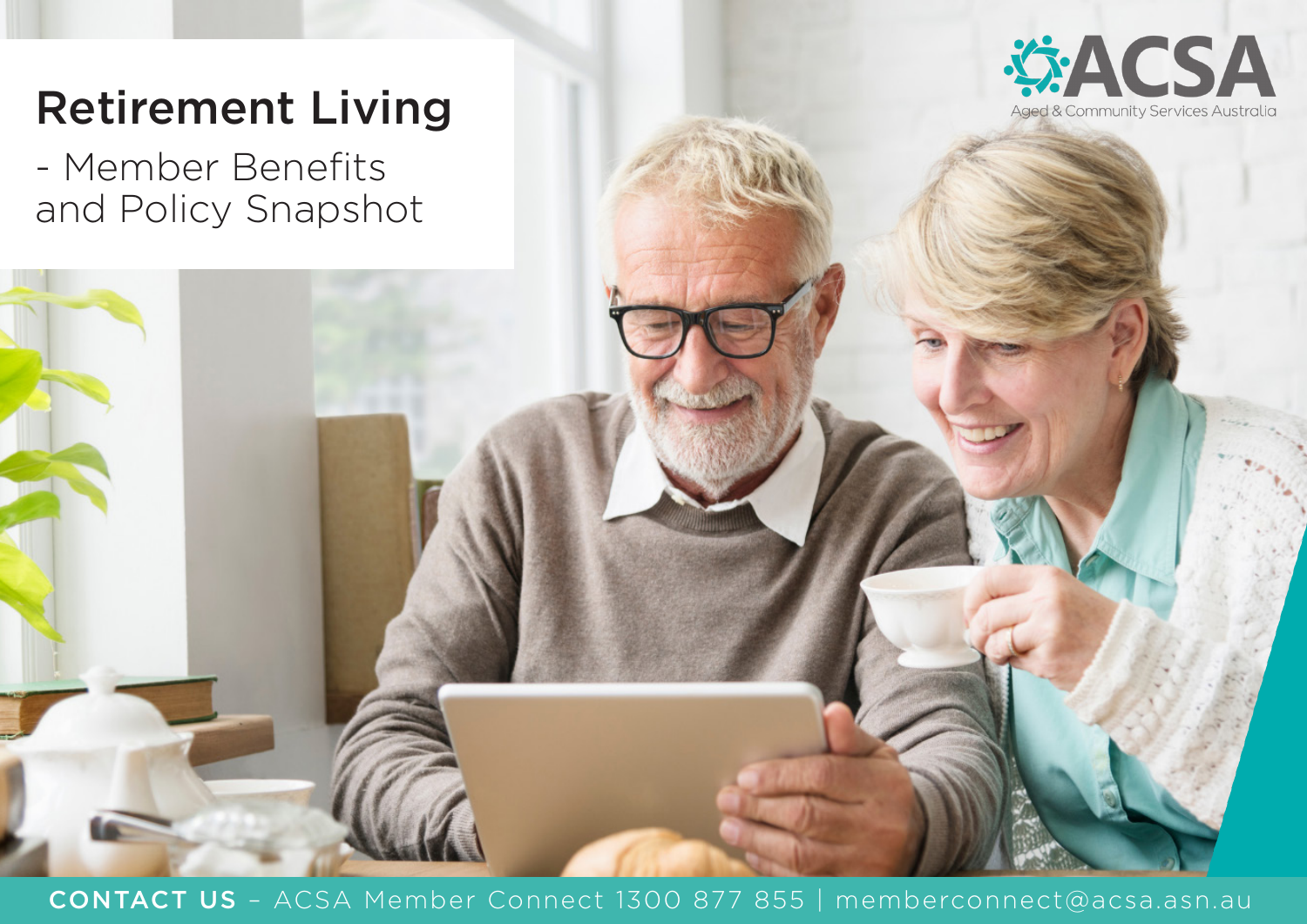## **MEMBER BENEFITS FOR RETIREMENT LIVING**

#### Employee Relations

We support your business through navigating a sometimes-complex industrial relations environment. We provide advice and support regarding dayto-day employee issues: from what pay rates apply to more complex issues such as performance management and everything in between. employeerelations@acsa.asn.au

### Policy and Advocacy

We support member interests through consideration of national, state and territory issues, engaging with government and other stakeholders. In collaboration with relevant ACSA member advisory committees and members more broadly, we facilitate advocacy to emerging issues such as retirement village government reform agendas and calls for senior housing related submissions. membersupport@acsa.asn.au

#### Events

ACSA keeps members up to date on the latest knowledge and solutions and connects you with both industry experts and your peers. In addition to major events such as the annual National Summit covering topics across all parts of the sector, ACSA runs events specifically on housing and retirement living, such as online symposiums and webinars that look at national issues and localised forums that cover state-based issues. events@acsa.asn.au

#### Member Support

We provide support by responding to member enquiries and by providing information in a variety of ways including through ACSA Weekly for both national and State and Territory issues. We may also consult government on a specific issue a member has or raise a significant issue or pattern of issues that have been identified.

membersupport@acsa.asn.au

#### Learning and Professional Development

We offer you industry specific training, learning and professional development opportunities, packaged to suit the needs of your organisation. Our online training products respond to the industry constraints of time and budget, address regulatory workplace compliance and ongoing skill development - empowering your workforce to deliver a quality service. training@acsa.asn.au

#### Communications

You receive timely and key information, resources and supports through a variety of social media and traditional platforms. This includes through the ACSA Weekly newsletter and the more immediate Member Updates sent directly to your inbox. acsacommunications@acsa.asn.au